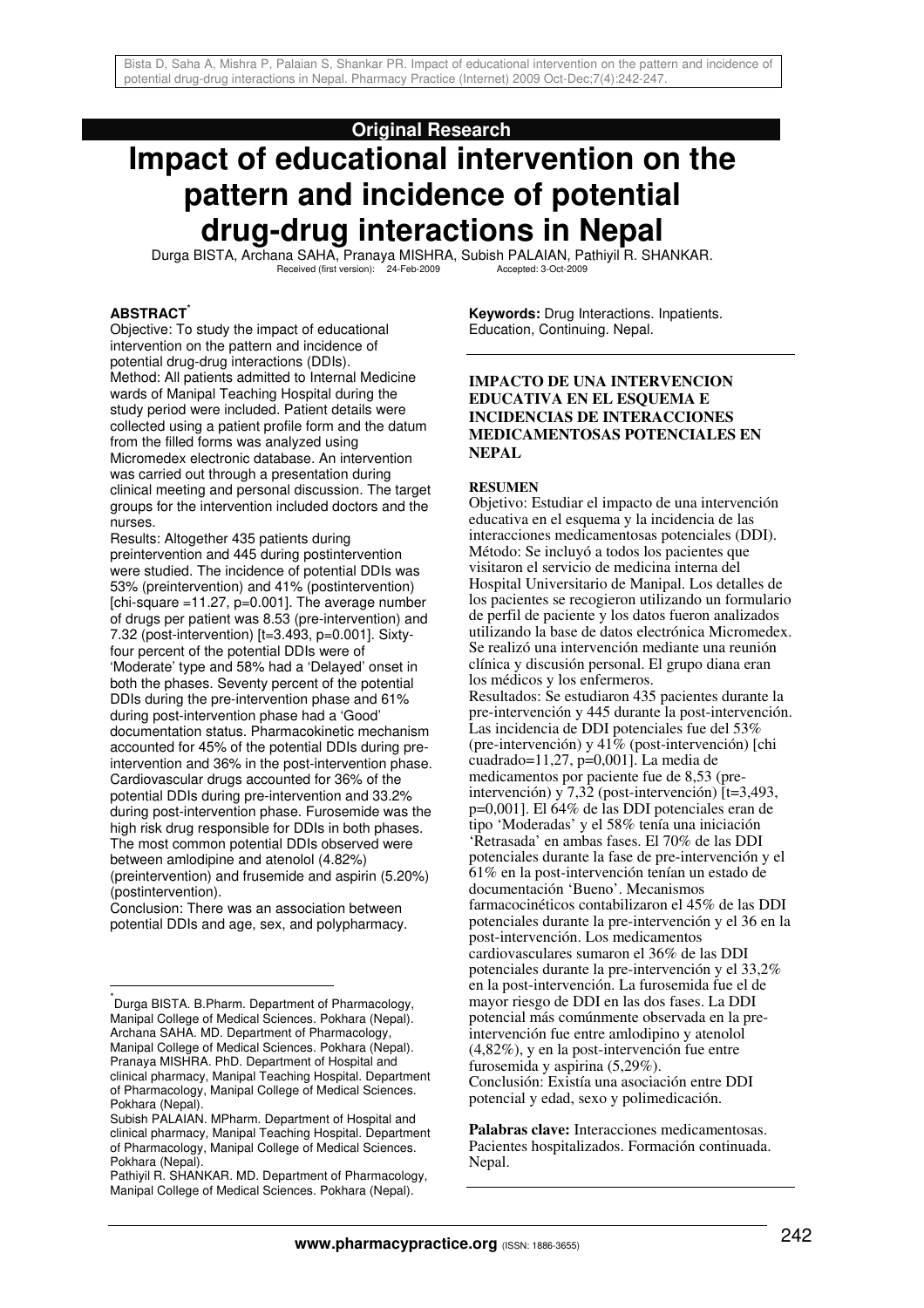## **INTRODUCTION**

With the increase in the number of patients with multiple diseases and complex therapeutic regimens, polypharmacy becomes unavoidable.<sup>1</sup> Drug-drug interactions (DDIs) are increasingly an important cause of Adverse Drug Reactions (ADRs). DDIs are often predictable and hence preventable.<sup>1</sup> The most current JNC VII guidelines have recommended combination of medications for the management of diseases such as hypertension.<sup>2</sup> The use of drug combinations are thus becoming unavoidable and can further increase the risk of DDIs. Evidence from epidemiologic studies suggests that DDIs contribute to significant number of adverse events in hospitalized patients. $3$  It is estimated to account for 6-30% of all ADRs<sup>4</sup> and significant hospitalizations.<sup>5</sup>

A drug interaction (DIs) is said to occur when the effects of one drug are changed by the presence of another drug, food, drink or an environmental chemical agent. The result of DIs may be an additive effect, antagonism, alteration of effect or idiosyncratic effects.<sup>6</sup> In general, patients on multiple drugs, elderly and seriously ill patients are more susceptible to DDIs. One hospital study found an ADR rate of 7% in patients taking 6-10 drugs, which increased to 40% in those taking 16-20 drugs.<sup>7</sup> A Nepalese study showed a high prevalence of polypharmacy. During the hospital stay, 73% of patients received more than five, 54% received more than eight, and 24% received more than nine drugs concurrently.<sup>8</sup> Data regarding the pattern and incidence of DDIs are lacking in Nepal. Hence the present study was conducted a) to identify the potential DDIs and to categorize them based on their severity, onset, and documentation status, b) to study the association of potential DDIs with patient demographics, disease state, and number of drugs per prescription and c) to study the outcome of an educational intervention on the pattern of potential DDIs.

# **METHODS**

Settings: Prospective-interventional study carried out in the Internal Medicine wards (approximately 200 beds) (Intensive Care Unit (ICU), Special ward, Private ward, and General Medicine ward) of the Manipal Teaching Hospital (MTH), Pokhara, Nepal for six months. MTH is a tertiary care teaching hospital having bed occupancy of 550 beds. The six months were divided into pre-intervention (3 months), intervention (1 month) and postintervention phase (2 months). During the study, all patients who were admitted to the Internal Medicine wards were included. Patients admitted to wards other than the internal medicine wards, patients taking only one drug, patients on herbal drugs and patients on multivitamins were excluded. A self developed structured patient profile form was used for the collection of patient details. Micromedex electronic database was used for finding DDIs.

Micromedex electronic database<sup>9</sup>: Micromedex categorizes DDIs on the basis of their severity, onset and documentation. It also provides the mechanism of the DDIs, clinical outcomes and management of the DDI. 'Severity', 'Onset' and the 'Documentation' status are defined by Micromedex in the following way.

Severity: The 'Major' DDIs may be life threatening and/or require medical intervention to minimize or prevent serious adverse effects. The 'Moderate' one may result in an exacerbation of the patient's condition and/or require an alteration in therapy. The 'Minor' DDIs, would have limited clinical effects.

Onset: The 'Rapid' onset type of DDIs leads to the clinical conflict or adverse effects within 24 hours following drug administration. The 'Delayed' onset type does not lead to the onset of clinical conflict or adverse effects appear within the first 24 hours following drug administration.

Documentation status: The 'Excellent' documentation status is the one for which controlled studies have clearly established the existence of the interaction. 'Good' documentation strongly suggests the interaction exists, but well-controlled studies are lacking. In case of 'Fair' documentation, available documentation is poor, but pharmacologic considerations lead doctors to suspect the interaction exists; or, documentation is good for a pharmacologically similar drug. In 'Poor' documentation, documentation is poor, such as limited case reports; but, the clinical conflict is theoretically possible. Lastly, in 'unlikely' documentation, documentation is poor and lacks a sound pharmacological basis.

Operational modality: The study was carried out in three phases pre-intervention, intervention and post-intervention.

Phase I: Pre-intervention phase (February 12-May 12, 2006): The Investigator (Post-graduate student in Pharmacology) attended daily ward rounds with the doctors in the internal medicine wards. The patient information, drug regimen and related parameters were entered in the designed structured patient profile form. DDIs were found using the electronic database i.e. Micromedex. Data was analyzed using an Excel sheet and a 'preintervention report' was made. The pre-intervention report included the following: age, sex, diseases, average number of drug per patient, potential DDIs in smokers and alcoholics, and severity, onset, documentation status, and mechanism of potential DDIs. The report also listed the highest risk drugs and highest risk interaction found during the preintervention phase.

Phase II: Intervention phase (May 13-June 13, 2006): The 'pre-intervention report' was first brought to the notice of the hospital administration and presented in the weekly held clinical meeting of the hospital. During the meeting, the pre-interventional findings were presented to the doctors through a 'Talk program on drug interactions'. The presentation covered the theoretical aspects of DDIs along with the pre-intervention findings. All the concerned department heads, consultants, medical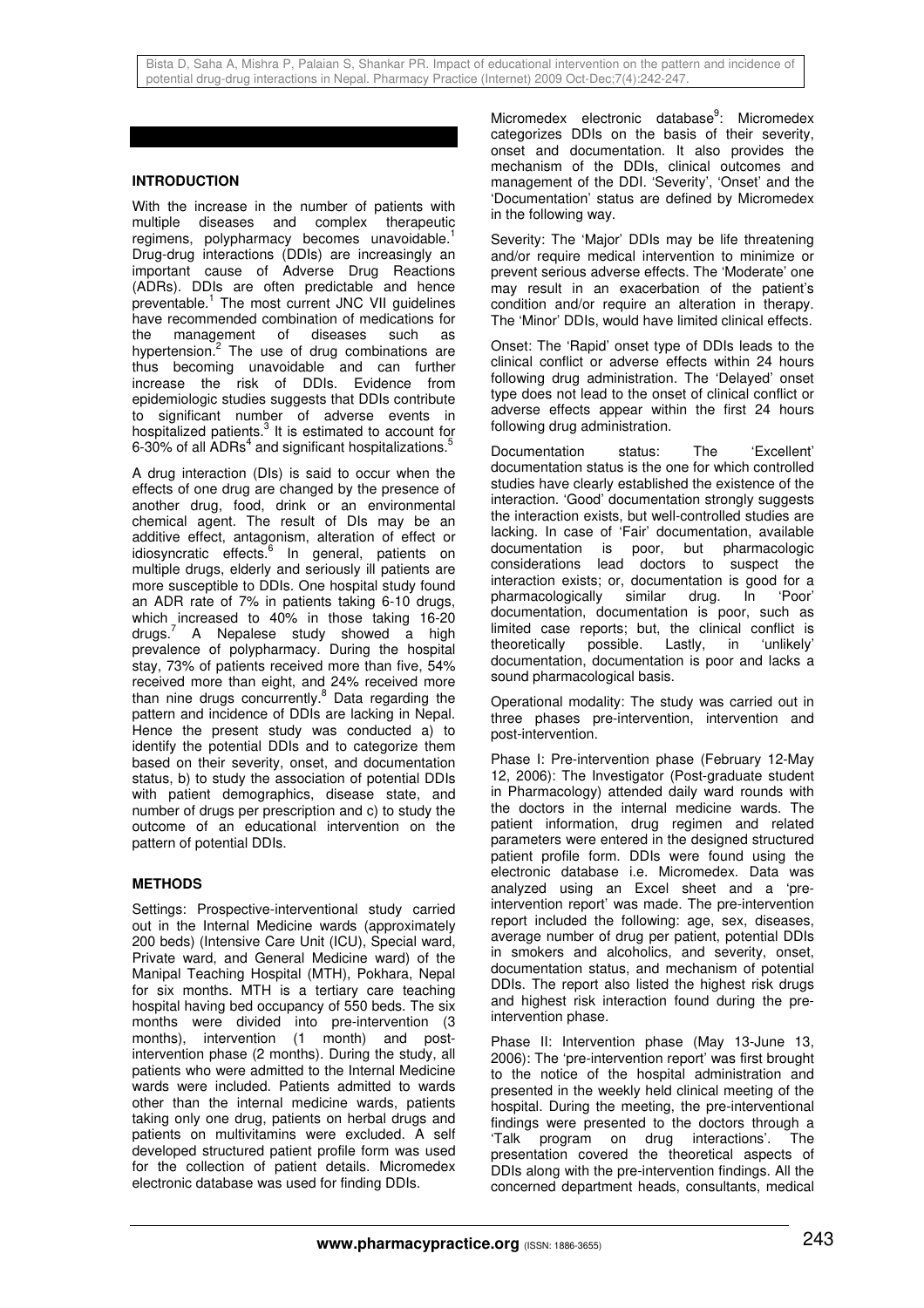Bista D, Saha A, Mishra P, Palaian S, Shankar PR. Impact of educational intervention on the pattern and incidence of potential drug-drug interactions in Nepal. Pharmacy Practice (Internet) 2009 Oct-Dec;7(4):242-247.

officers and interns were invited through a circular. Majority of the participants during the program were from the Medicine department (a total of seven among the eight consultants, the head of the department, three among the four medical officers and one among the two interns participated from the medicine department). All the participants were provided with a copy of the pre-intervention result. Nurses were also briefed regarding the finding of DDIs.

Phase III: Post-intervention phase (July 23 September 23, 2006): Post-intervention phase was conducted identically as the pre-intervention phase. After completing the data collection, the impact and outcomes of intervention on the pattern of potential DDIs was found comparing both the pre and post intervention data.

Statistical analysis: The results obtained from pre and post-intervention studies were analyzed and compared using Excel, SPSS (version 9) and EpiInfo6 programs. Statistics (chi-square and unpaired t tests) were applied for the comparison. A 'P' value less than 0.05 was considered significant.

### **RESULTS**

During the pre-intervention phase, 435 patients (prescribed 1,953 drugs) and during the postintervention phase 445 patients (prescribed 1357 drugs) were studied. Among these patients, 53% (n=435) during the pre-intervention and 41% (n=445) during the post-intervention were at risk of developing at least one potential DDI during their hospital stay (chi-square=11.27, p=0.003). Altogether 622 potential DDIs in the pre-intervention and 423 potential DDIs in the post-intervention phase were identified.

The average number of drugs prescribed among the patients who were at risk of developing DDIs was<br>8.53 (SD=4.03) (pre-intervention) and 7.32  $(pre\text{-}intervention)$  and 7.32 (SD=3.01) (post-intervention). There was significant  $(t=4.646, p= 0.001)$  reduction in the overall number of drugs prescribed following the intervention.

| Table 1: Age distribution                                                                                                 |                                    |                                |                                |                              |  |  |  |  |
|---------------------------------------------------------------------------------------------------------------------------|------------------------------------|--------------------------------|--------------------------------|------------------------------|--|--|--|--|
|                                                                                                                           | Pre-intervention (n=435)           | Post-intervention<br>$(n=445)$ |                                |                              |  |  |  |  |
| Age<br>(years)                                                                                                            | Risk for<br><b>DDIs</b><br>$(\% )$ | Total<br>patients<br>$(n=435)$ | <b>Risk for</b><br>DDIs<br>(%) | Total<br>patients<br>(n=445) |  |  |  |  |
| 11-20                                                                                                                     | 9(27)                              | 33                             | 7 (18)                         | 39                           |  |  |  |  |
| 21-30                                                                                                                     | 13 (27)                            | 48                             | (16)<br>8                      | 49                           |  |  |  |  |
| $31 - 40*$                                                                                                                | 15 (54)                            | 28                             | 8 (21)                         | 39                           |  |  |  |  |
| 41-50                                                                                                                     | 22 (39)                            | 56                             | 29 (51)                        | 57                           |  |  |  |  |
| $51 - 60$                                                                                                                 | 38 (51)                            | 75                             | 34 (47)                        | 73                           |  |  |  |  |
| 61-70                                                                                                                     | 67 (64)                            | 104                            | 39<br>(51)                     | 76                           |  |  |  |  |
| 71-80                                                                                                                     | 58<br>40 (69)<br>37<br>(54)        |                                |                                | 68                           |  |  |  |  |
| 81-90                                                                                                                     | 16 (76)                            | 21                             | (55)<br>17                     | 31                           |  |  |  |  |
| Unknown**                                                                                                                 | 9 (75)                             | 12                             | 5<br>(38)                      | 13                           |  |  |  |  |
| chi-square=7.90, $p= 0.004$ decrease in the incidence<br>after intervention,<br>** age of the patients was not available. |                                    |                                |                                |                              |  |  |  |  |

A higher incidence of potential DDIs was observed among the age group of 81-90 years in both the phases. Table 1 categorizes the incidence of DDIs based on the age distribution of the patients. The

mean age of the patients who were at higher risk of developing DDIs was 58.80 years (SD=16.99) [Preintervention] and 59.30 years (SD=17.71) [Postintervention]. Male patients encountered a higher number of potential DDIs in both the phases. Altogether 53% (n=435, pre-intervention) and 46% (n=445, post-intervention) of males encountered DDIs.

The details regarding the potential DDIs and the associated diseases are listed in Table 2.

| Table 2: Current diagnosis                                                                   |                   |            |          |                    |  |  |  |  |
|----------------------------------------------------------------------------------------------|-------------------|------------|----------|--------------------|--|--|--|--|
| Pre-intervention                                                                             | Post-intervention |            |          |                    |  |  |  |  |
| Diagnosis                                                                                    | Patients          | Risk for   | Patients | Risk for           |  |  |  |  |
|                                                                                              | (n=435)           | DDIs (%)   | (n=445)  | DDIs (%)           |  |  |  |  |
| <b>HTN</b>                                                                                   | 149               | 99<br>(66  | 111      | (54)<br>60         |  |  |  |  |
| COPD <sup>*</sup>                                                                            | 72                | 52<br>(72) | 93       | (52)<br>48         |  |  |  |  |
| <b>CVA</b>                                                                                   | 56                | 37<br>66   | 44       | 27<br>(61)         |  |  |  |  |
| <b>DM</b>                                                                                    | 48                | 29<br>60   | 34       | (82)<br>28         |  |  |  |  |
| <b>IHD</b>                                                                                   | 25                | 19<br>(76) | 32       | 24<br>(75)         |  |  |  |  |
| ТB                                                                                           | 21                | 17<br>(81) | 21       | (62)<br>13         |  |  |  |  |
| <b>BPH</b>                                                                                   | 24                | (63)<br>15 | 21       | 11<br>(52)         |  |  |  |  |
| AF                                                                                           | 14                | 14 (100)   | 19       | (68)<br>13.        |  |  |  |  |
| MI                                                                                           | 6                 | 5(83)      | 7        | (100)<br>7         |  |  |  |  |
| <b>CCF</b>                                                                                   | 8                 | (88)       | 3        | 3<br>(100          |  |  |  |  |
| <b>ALD</b>                                                                                   | 17                | (41)       | 15       | (47)               |  |  |  |  |
| RI                                                                                           | 12                | 58)        | 15       | 9<br>(60)          |  |  |  |  |
| <b>RHD</b>                                                                                   | 13                | (54)       | 6        | 3<br>(50)          |  |  |  |  |
| <b>CRF</b>                                                                                   | 18                | (33)<br>6  | 22       | '27<br>6           |  |  |  |  |
| Cancer                                                                                       | 12                | (42)<br>5  | 5        | $^{\prime}20)$     |  |  |  |  |
| <b>ESRD</b>                                                                                  | 8                 | (63)<br>5  |          | 1<br>$100^{\circ}$ |  |  |  |  |
| Parkinsonism                                                                                 | 7                 | (57)<br>4  |          | $100^{\circ}$<br>1 |  |  |  |  |
| Miscellaneous                                                                                | 125               | 56<br>(45) | 285      | 96<br>(34)         |  |  |  |  |
| 1. Juli<br>700<br>٠.<br>◆ club courses<br>$0.027 \pm 1.0$<br>المستقلة المناد<br>$\mathbf{f}$ |                   |            |          |                    |  |  |  |  |

 $chi$ -square= 7.22, p= 0.007 decrease in the incidence after intervention

HTN: hypertension, COPD: chronic obstructive pulmonary diseases, CVA: cerebrovascular accident, DM: diabetes mellitus, IHD: ischemic heart disease, TB: tuberculosis, BPH: benign prostatic hyperplasia, AF: atrial fibrillation, MI: myocardial farction, CCF: congestive cardiac failure, ALD: alcoholic liver diseases, RI: renal impairment, RHD: rheumatic heart disease, CRF: chronic renal failure, ESRD: end stage renal disease.

According to the Micromedex electronic database classification, most (64%) of the potential DDIs encountered were of 'Moderate' severity in both the phases, 20% were of 'minor' type and 16% were of 'major' type. Onset of most (58%) of the potential DDIs was of 'Delayed' type followed by rapid (39% in pre-intervention and 40% in post-intervention) type in both the phases. The onset of 3% of potential DDIs in pre-intervention phase and 2% in post-intervention phase were not specified by the Micromedex. The documentation status of most (75% in pre-intervention and 61% in postintervention) of the potential DDIs was of 'Good' type followed by 'fair' (23% in pre-intervention and 31% in post-intervention) and 'excellent' (8% in preintervention and 9% in post – intervention).

Most of the DDIs encountered during the preintervention phase were pharmacokinetic type (n=622, 45.18%) while in the post-intervention most of them were pharmacodynamic (n=423, 41.37%) type. There was a significant (chi-square=8.56, p=0.003) reduction in the incidence of pharmacokinetic type of potential DDIs after the intervention.

Cardiovascular drugs were the most common therapeutic category at a high risk for DDIs in pre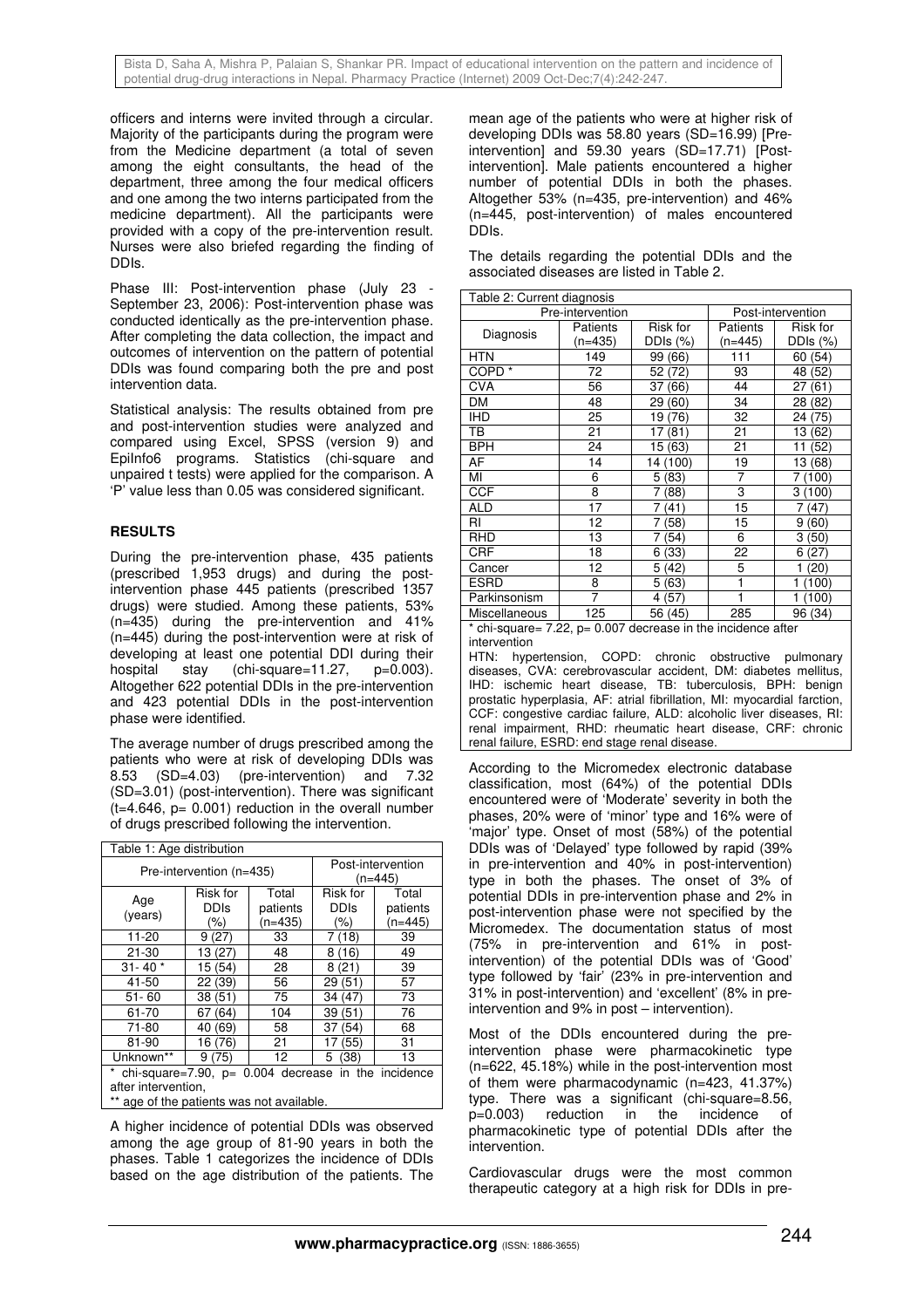intervention (n=1244, 36.09%) and post-intervention (n=846, 33.21%) phases respectively. After the intervention there was a significant reduction (chisquare=13.37, p=0.0003) in the incidence of potential DDIs among the drugs acting on Gastro Intestinal Tract (GIT).

Furosemide was the most common high risk drug responsible for DDI in both the phases. Table 3 lists the top fifteen high risk drugs for DDI in pre and post-intervention phases.

Most common DDIs during the pre-intervention phase was amlodipine-atenolol (n=622, 4.82%). During the post-intervention phase furosemideaspirin (n= 423, 5.20%) was the most common high risk interacting pair.

| Table 3: High risk drugs for developing DDIs                                                                                                                                                      |        |            |                   |        |            |  |  |
|---------------------------------------------------------------------------------------------------------------------------------------------------------------------------------------------------|--------|------------|-------------------|--------|------------|--|--|
| Pre intervention                                                                                                                                                                                  |        |            | Post intervention |        |            |  |  |
| Drugs                                                                                                                                                                                             | Number | Percentage | Drugs             | Number | Percentage |  |  |
| Furosemide                                                                                                                                                                                        | 118    | 9.40       | Furosemide        | 95     | 11.23      |  |  |
| Aspirin                                                                                                                                                                                           | 112    | 9.00       | Aspirin           | 91     | 10.76      |  |  |
| Enalapril                                                                                                                                                                                         | 64     | 5.14       | Phenytoin         | 67     | 7.92       |  |  |
| Theophylline                                                                                                                                                                                      | 58     | 4.66       | Enalapril         | 49     | 5.79       |  |  |
| Rifampicin                                                                                                                                                                                        | 56     | 4.50       | Theophylline      | 41     | 4.85       |  |  |
| Digoxin                                                                                                                                                                                           | 53     | 4.26       | Rifampicin        | 30     | 3.55       |  |  |
| Warfarin <sup>*</sup>                                                                                                                                                                             | 51     | 4.10       | Digoxin           | 26     | 3.07       |  |  |
| Atenolol                                                                                                                                                                                          | 45     | 3.62       | Ciprofloxacin     | 23     | 2.72       |  |  |
| Phenytoin <sup>**</sup>                                                                                                                                                                           | 45     | 3.62       | Prednisolone      | 21     | 2.48       |  |  |
| Amlodipine                                                                                                                                                                                        | 41     | 3.30       | Clopidogrel       | 20     | 2.36       |  |  |
| Ranitidine                                                                                                                                                                                        | 36     | 2.89       | Amiloride         | 19     | 2.25       |  |  |
| Isoniazid                                                                                                                                                                                         | 33     | 2.65       | Ramipril          | 19     | 2.25       |  |  |
| Omeprazole                                                                                                                                                                                        | 26     | 2.09       | Atenolol          | 18     | 2.13       |  |  |
| Gentamicin                                                                                                                                                                                        | 26     | 2.09       | Metformin         | 18     | 2.13       |  |  |
| Metformin                                                                                                                                                                                         | 25     | 2.01       | Gentamicin        | 18     | 2.13       |  |  |
| * Significant (chi-square= $18.26$ , $p < 0.01$ ) decrease in the incidence after intervention.<br>** Significant (chi-square = 18.38, $p < 0.01$ ) decrease in the incidence after intervention. |        |            |                   |        |            |  |  |

# **DISCUSSION**

The incidence of potential DDIs during the preintervention phase of our study was 53%. A review of nine epidemiological studies had an increase ranging from 0% to  $2.8\%$ .<sup>10</sup> Similarly, a study from the United States reported interactions to be responsible for nearly 2% of adverse event in acute hospitalizations.<sup>11</sup> A community study including 962,013 prescriptions in Sweden reported an incidence of 13.6%.<sup>12</sup> Another South Indian study from a community pharmacy reported an incidence of 26%.<sup>13</sup> The reason for higher incidence in our study could be due to the inclusion of patients from Internal Medicine wards and ICU, where usually chronically ill and patients with multiple complications requiring polypharmacy are admitted. Following the intervention, we observed a significant reduction in the incidence of potential DDIs. This reduction could be due to less prescribing of potentially interacting drugs such as omeprazole, warfarin and ranitidine.

We found the incidence of potential DDIs was higher in the age group of 81-90 years in the preintervention phase. Conforming to other studies<sup>2,12,13</sup> we also observed an increase in the number of potential DDIs with age. Similarly, a study from Sweden reported 31% of the DDIs in elderly patients.<sup>14</sup> In general, elderly patients use more medications.<sup>15</sup> It has been stated that potential DDIs are common in elderly people using multiple drugs as part of a normal drug regimen.

The present study observed that polypharmacy was common (8.53 drugs per prescription). A study by Smith et al found an ADR rate of 7% in patients taking 6-10 drugs, increasing to 40% in those taking 16-20 drugs. This exponential rise was attributed partly to DIs.<sup>8</sup> A study conducted in the USA found the increase in the risk of adverse drug interactions from 13% for patients taking two medications to 82% for those taking 7 or more medications.<sup>17</sup> In our study, the number of interactions increased with an increase in the number of drugs prescribed. Our study population included both critically ill and elderly patients. Elderly patients require a greater number of drugs.

We found 64% of the potential DDIs to be moderately severe. 'Major' severity type accounted for 16% of DDIs and 20% were of 'Minor' severity. The result of our study is almost similar to the findings of Sabin and coworkers who reported 17.9% of DDIs as potentially minor, 69.9% as moderate and 12.2% of major severity.<sup>18</sup> Our values are higher than the findings reported from a study conducted in the US, which reported 7.3% of Major DDIs in a surgical intensive care unit.<sup>19</sup> A South Indian study found 15% of DDIs to be severe in nature and 12% with a significance level of one (severe reaction and well-documented interaction) which is again higher than our values.<sup>1</sup>

In our study, 58% of the potential DDIs had a delayed onset as per the Micromedex electronic database. In general, DDIs usually have a specific time course i.e. onset and duration and this makes them more predictable and preventable than ADRs.<sup>20</sup> This finding suggests that one should be careful while prescribing drugs that can cause delayed type of DDIs. These patients should also be counseled for careful monitoring of symptoms suggestive of the occurrence of DDIs. There was no significant reduction in the onset type after the intervention.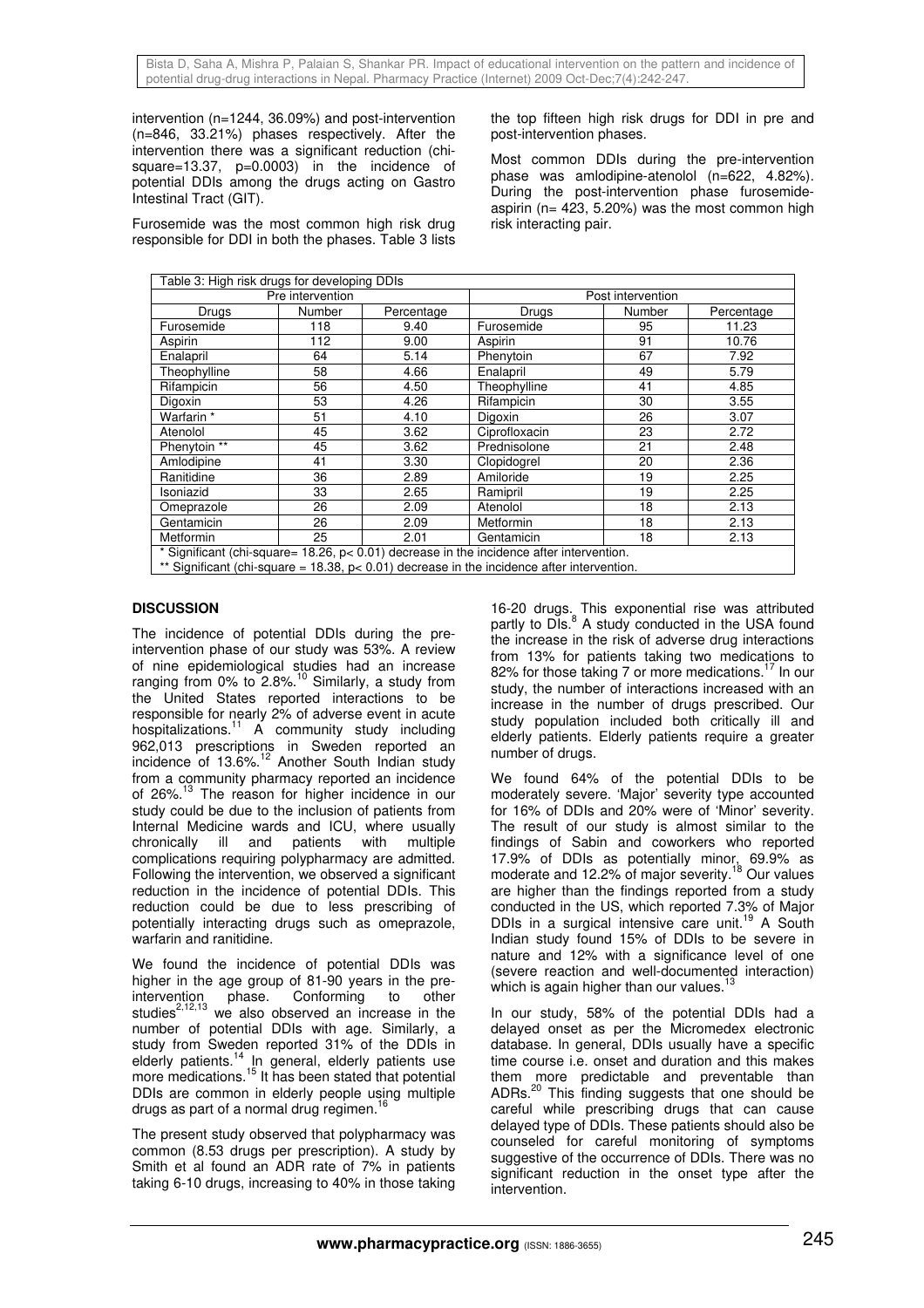Most of the potential DDIs in our study had a 'Good' documentation status (70%) thus with the sound knowledge and information of DDIs, these DDIs can be predicted and hence prevented. During the preintervention phase, higher number of pharmacokinetic interactions was seen. Unlike our finding, studies have identified that, the most common interactions encountered in clinical practice are pharmacodynamic.<sup>21,22</sup> The number of pharmacodynamic interactions was higher in the post-intervention phase. This could be because after the intervention, drugs responsible for causing<br>pharmacokinetic interactions like ranitidine. interactions like ranitidine. omeprazole, warfarin and alprazolam were prescribed less commonly. This may also be attributed to the intervention where unnecessary uses of drugs like ranitidine and omeprazole were discouraged.

In our study cardiovascular drugs were the predominant class of drugs at a high risk for DDIs followed by antimicrobials. Similar to our findings, a study from England reported cardiovascular drugs as the major drugs involved in ADRs.<sup>23</sup> In cardiovascular diseases, polypharmacy cannot be ignored. For example the recent JNC VII guidelines recommends polypharmacy in managing diseases like hypertension.<sup>2</sup> Moreover, conditions like hypertension are associated with other concurrent complications that might increase the risk of potential DDIs.

A study by Doucette and coworkers also found cardiovascular and psychotropic medications to be more frequently involved in DDIs.<sup>24</sup> In general, Internal Medicine wards include significant number of cardiac patients in our hospital. This could be a reason attributable for the higher number of cardiac drugs in our study.

During the pre-intervention phase, furosemide (9.4%) followed by aspirin (9.0%), enalapril (5.14%), theophylline (4.66%) and rifampicin (4.50%), were the drugs at a high risk for developing DDIs. A South Indian study identified antitubercular drugs, analgesics and antipyretics, bronchodilators, diuretics, antiplatelet drugs, H2-receptor blockers and proton pump inhibitors as commonly responsible for causing DDIs.<sup>14</sup> Digoxin and cimetidine were the potential interacting drugs in almost 90% of the cases in a study done in surgical patients and critically ill patients.<sup>25</sup> Though some of the drugs involved are similar, our study has focused mainly on the interaction pattern of drugs used in the internal medicine wards. This might have influenced the type of drugs involved in DDIs.

The most common drugs responsible for potential DDIs during post-intervention phase were furosemide, followed by aspirin, phenytoin, enalapril and theophylline. The change (increase) after

intervention was significant for phenytoin. These drugs are in general, commonly used in Internal Medicine wards hence their involvement in DDIs are also common. We could not find any interventional studies related to this matter to support our result.

The most common potential DDIs observed during the pre-intervention phase were between amlodipine and atenolol (4.82%) followed by furosemide and aspirin (4.02%). Unlike in our finding, a study done in an elderly population found that the most common DDIs were between betablockers and antidiabetics, followed by potassium-<br>sparing diuretics and potassium and sparing diuretics and potassium, and carbamazepine and dextropropoxyphene.<sup>14</sup> In a prospective analysis of 18 820 patients, aspirin with warfarin, aspirin with other NSAIDs, combinations of diuretics or the concomitant use of diuretics and ACEIs, digoxin toxicity through co-prescription of interacting drugs were the common causes for admission to the hospital due to ADRs.<sup>23</sup> During the post-intervention phase, the most common potential DDIs identified were between furosemide and<br>aspirin (5.20%) followed by enalapril and aspirin (5.20%) followed by enalapril and furosemide (4.49%).

The findings of this study however cannot be generalized due to several reasons. The study does not include patients from other wards of the hospital where the incidence and pattern of DDIs may be different. The identification of the DDIs in our study was based on the Micromedex electronic database and we did not confirm our findings by measuring the plasma drug concentration of the interacting drugs. Moreover, the clinical outcomes of the patients were not documented by us.

# **CONCLUSIONS**

The study found the association of potential DDIs with parameters like age, sex, number of drugs per prescription. Cardiovascular drugs accounted for higher number of potential DDIs and furosemide was the high risk drug responsible for DDIs. There was a direct link between polypharmacy and occurrence of DDIs. The study concluded that educational interventions can minimize incidence of DDIs.

### **ACKNOWLEDGEMENTS**

The authors acknowledge Mr. V.S. Binu, Biostatistician, Department of Community medicine, Manipal College of Medical Sciences, Pokhara, Nepal for helping in the statistical aspects of the study.

# **CONFLICT OF INTEREST**

None.

# **References**

- 1. Lee A, Stockley IH. Drug interactions In: Walker R, Edwards C. Clinical Pharmacy and Therapeutics. 3rd edition. Churchill Livingstone, Philadelphia 2003: 21-31.
- 2. Chobanian AV, Bakris GL, Black HR, Cushman WC, Green LA, Izzo JL Jr, Jones DW, Materson BJ, Oparil S, Wright JT Jr, Roccella EJ; National Heart, Lung, and Blood Institute Joint National Committee on Prevention, Detection,